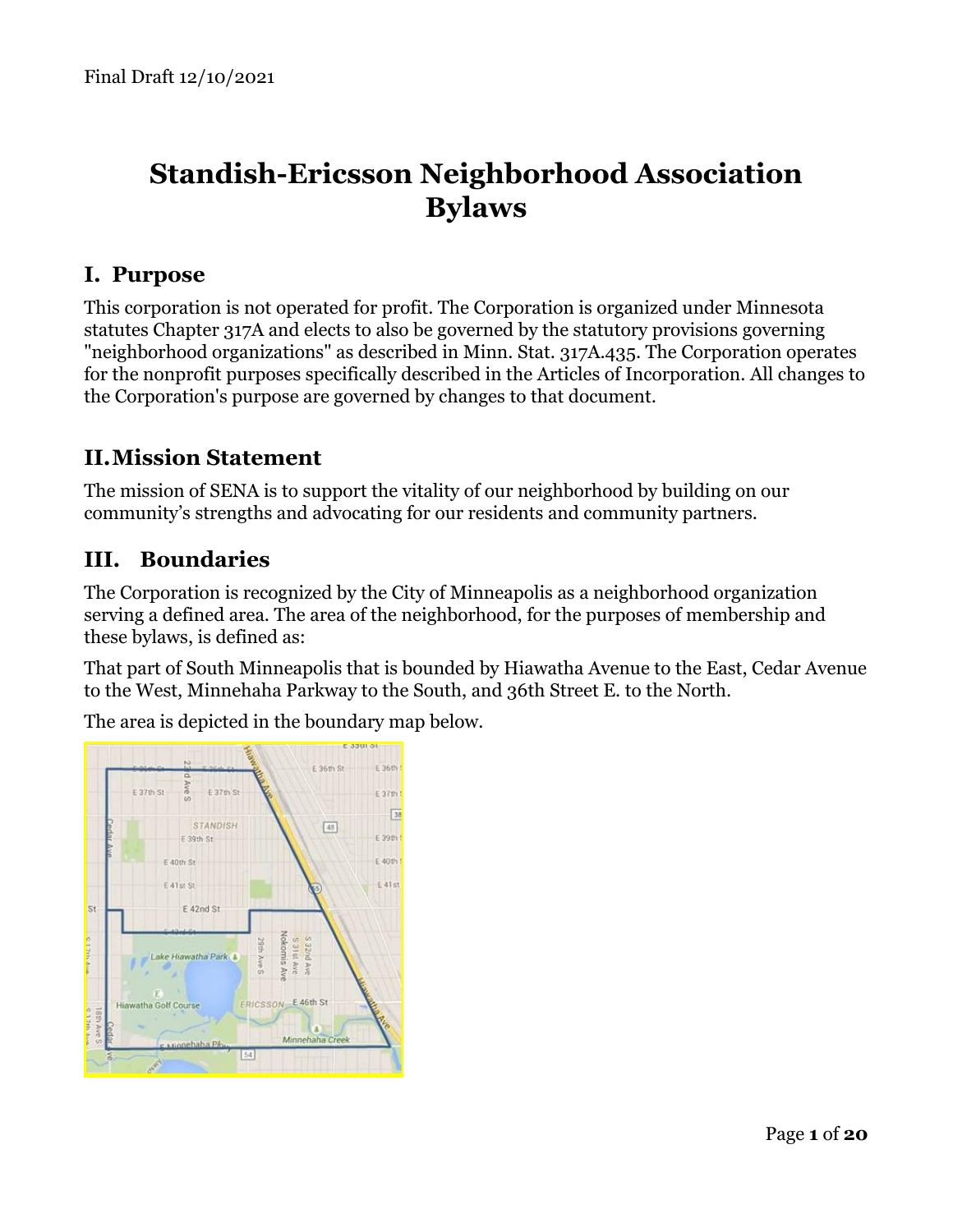# <span id="page-1-0"></span>**IV. Membership**

The Corporation has one class of members. The classes, eligibility, rights, and obligations of any members will be determined by the Board of Directors through amendment of these Bylaws.

# <span id="page-1-1"></span>**A. Eligibility for Membership**

Members of the Corporation are individuals of at least 16 years old who, in a manner appropriate for the circumstance, affirm with or without an oath that they are:

- **1.** A resident (including but not limited to renters, occupants, homeowners, or unhoused individuals who regularly sleep within) of the Standish or Ericsson Neighborhoods; or,
- **2.** An owner, operator, or employee of a business, organization, or entity with a principal or regular place of business in the Standish or Ericsson Neighborhoods; or,
- **3.** The designated representative of a nonprofit, educational organization or governmental organization in the neighborhood.

An individual who affirms that they meet the foregoing membership eligibility criteria shall not be required to provide proof or evidence of their qualification for membership except under such circumstances as the Board of Directors requires it.

Organizational representative members may document their representative status with an official letter from the organization designating the representative by name.

### <span id="page-1-2"></span>**B. Member Dues / Fees**

The organization does not charge dues for membership in the Corporation. The Corporation may establish an additional supporter program, for which a fee may be charged or donation may be requested, but participation in such a program shall not be required to be a member of a Corporation. Voluntary donations to support the Corporation and its activities are encouraged.

# <span id="page-1-3"></span>**C. Rights of Members**

All members of the Corporation are voting members. Each voting member is eligible to cast one vote at the annual meeting of the voting membership as well as one vote in any periodic vote involving the voting membership as required by these bylaws, state law or as authorized by Board action. Members must vote either in person, by U.S. mail, electronically, or through remote meetings as authorized by Board action. Voting by proxy is *not* permitted.

# <span id="page-1-4"></span>**D. Members Not Financially Obligated**

No member will be personally responsible for any financial obligation of the Corporation.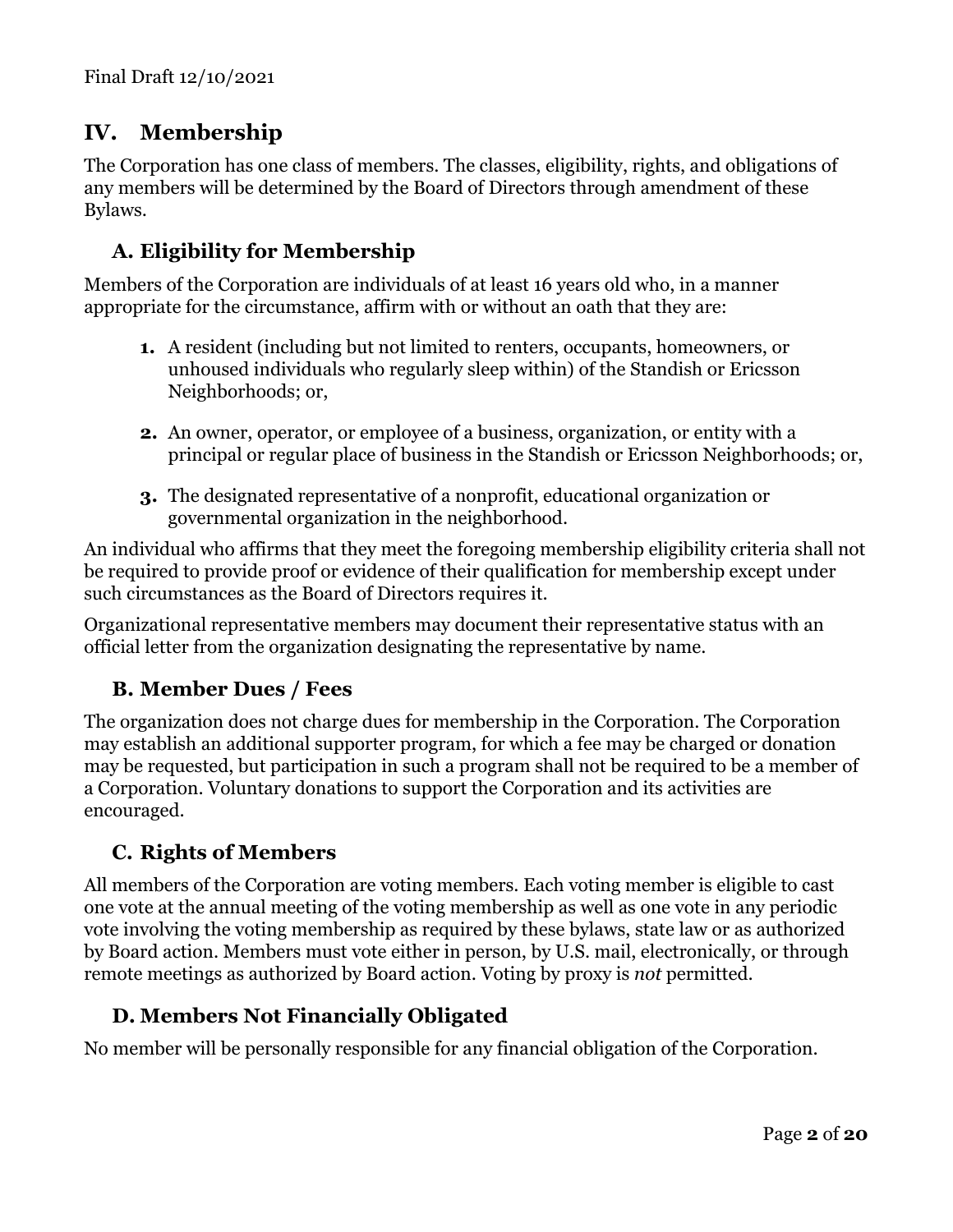# <span id="page-2-0"></span>**E. Membership Duration**

Once a Corporation Member, Membership will continue in perpetuity as long as the member remains eligible.

# <span id="page-2-1"></span>**F. Membership Non-transferable**

<span id="page-2-2"></span>Membership in Corporation may not be assigned or transferred in any way.

# **G. Membership Termination**

All member rights, privileges, and benefits will cease in the event of death or termination of eligibility of the member.

### <span id="page-2-3"></span>**H.Member Grievance Procedure**

Any voting member may file a formal grievance with the Corporation. Other forms of conflict resolution are encouraged prior to invoking a grievance. All parties should attempt to resolve disputes through dialogue, or informal or formal mediation whenever possible. In the event such efforts are not successful, the process for filing a grievance is set forth in the Corporation's Grievance Policy and Procedure a copy of which is available on the organization's website.

### <span id="page-2-4"></span>**I. Meetings of Voting Members**

- **1. Record Date and Membership Roster.** As required by state law, the record date for determining who are the voting members of the Corporation at the time of a voting members meeting will be the day of the meeting. Meaning, eligibility to vote may be determined on the day of any meeting where a member vote will occur, and pre-registration is not required to participate.
- **2. Notice to Members.** As required by state law and Minneapolis grant funding requirements, written notice, including the date, time, and place of the meeting, will be provided at least 21 calendar days in advance of a member meeting. Notice will not be provided more than 30 calendar days in advance of a member meeting. Notice may be provided through any reasonable method designed to give notice to every member with voting rights.
- **3. Regular Member Meetings.** Corporation, if desired, may conduct regular member meetings that will take place on a recurring schedule, the specific date, time, and location of which will be designated by the Board and published to the members.
- **4. Annual Member Meetings.** An annual meeting will take place once a year on a schedule designated by the Board. As required by state law, there will be a report on the annual activities and financial condition of the Corporation at the meeting and an election to fill open Board seats.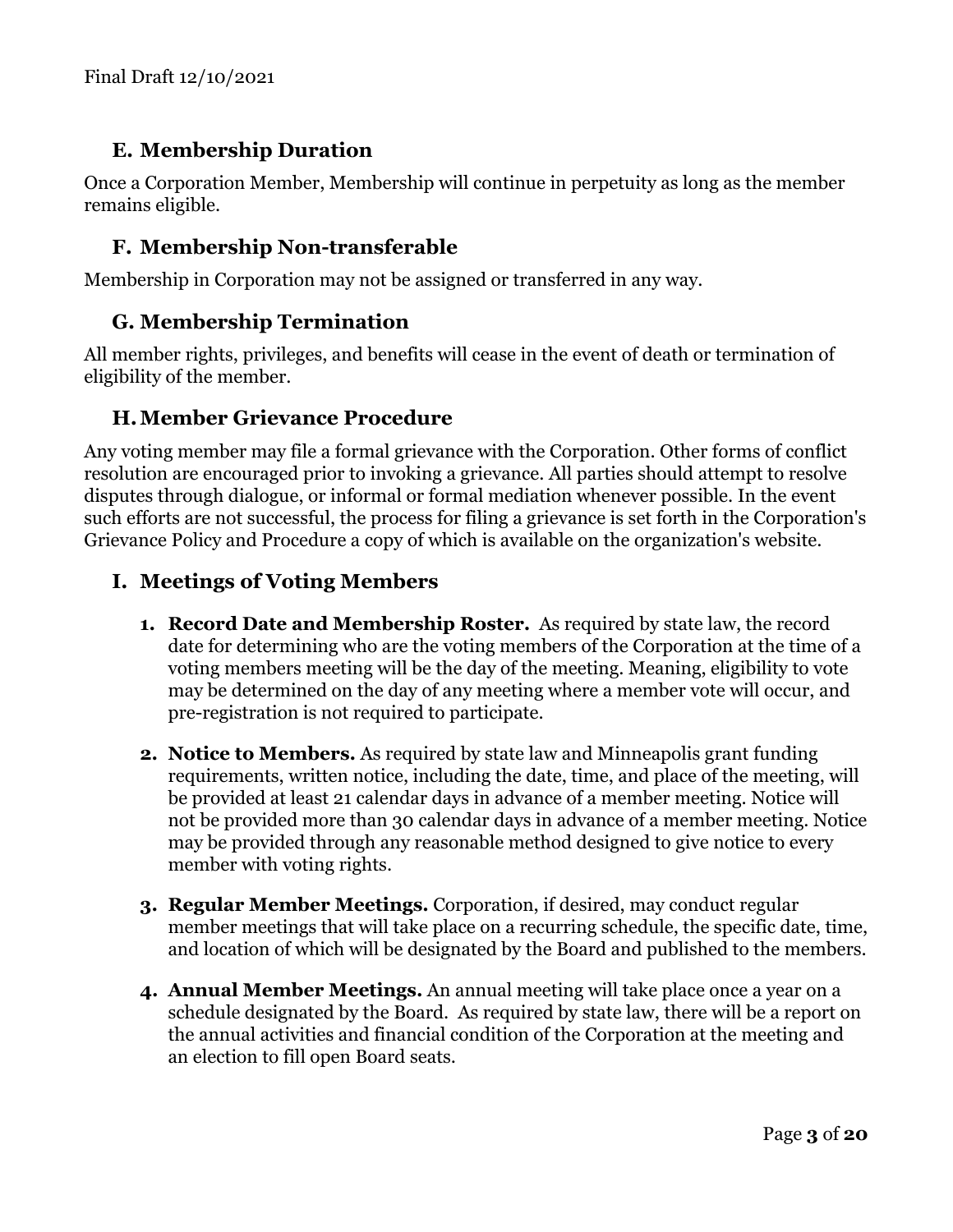- **5. Special Member Meetings**. Special meetings of the members may be called by the President of the Board, a simple majority of the Board of Directors, or by a petition signed by 50 individual voting members as required by state law. A member petition to call a special meeting must describe the purpose for the meeting and must document the eligibility of all 50 member signatures. The Board will publish a meeting notice for all special meetings. Special meetings will be conducted in accordance with State law. Business transacted at a special meeting is limited to the purposes specifically stated within the written meeting notice. No other business may be conducted.
- **6. Participation by Remote Communication.** Any member meeting, including annual or special meetings, may be held in whole or in part by means of remote communication. When one or more members participate by means of remote communication, the Corporation will implement reasonable measures to:
	- **a.** Verify that each person deemed present and entitled to vote at the meeting by means of remote communication is in fact a voting member; and,
	- **b.** The method of remote communication must provide each member with a reasonable opportunity to participate in the meeting, in real time with the other participants, as required by state law.
	- **c.** Voting conducted via remote participation may be conducted online through a third-party service to allow for more inclusive participation.
- **7. Member Meeting Quorum.** A quorum of the members is 8 of the members entitled to vote at that meeting. If a quorum is not present, the meeting may be adjourned and recalled with at least 5 days' written notice provided prior to the new date.
- **8. Member Voting.** All issues to be voted upon will be decided by a simple majority of those present at the meeting in which the vote takes place unless otherwise specified in these Bylaws or by resolution of the Board. All eligible voters may cast one vote. Voting by proxy is *not* permitted. The Election of Directors shall require approval of the voting membership.
- **9. Member Meeting Procedures.** All questions of order with respect to any member meeting will be resolved in an orderly manner that is deemed appropriate by the President. The Corporation is not obligated to follow Robert's Rules of Order.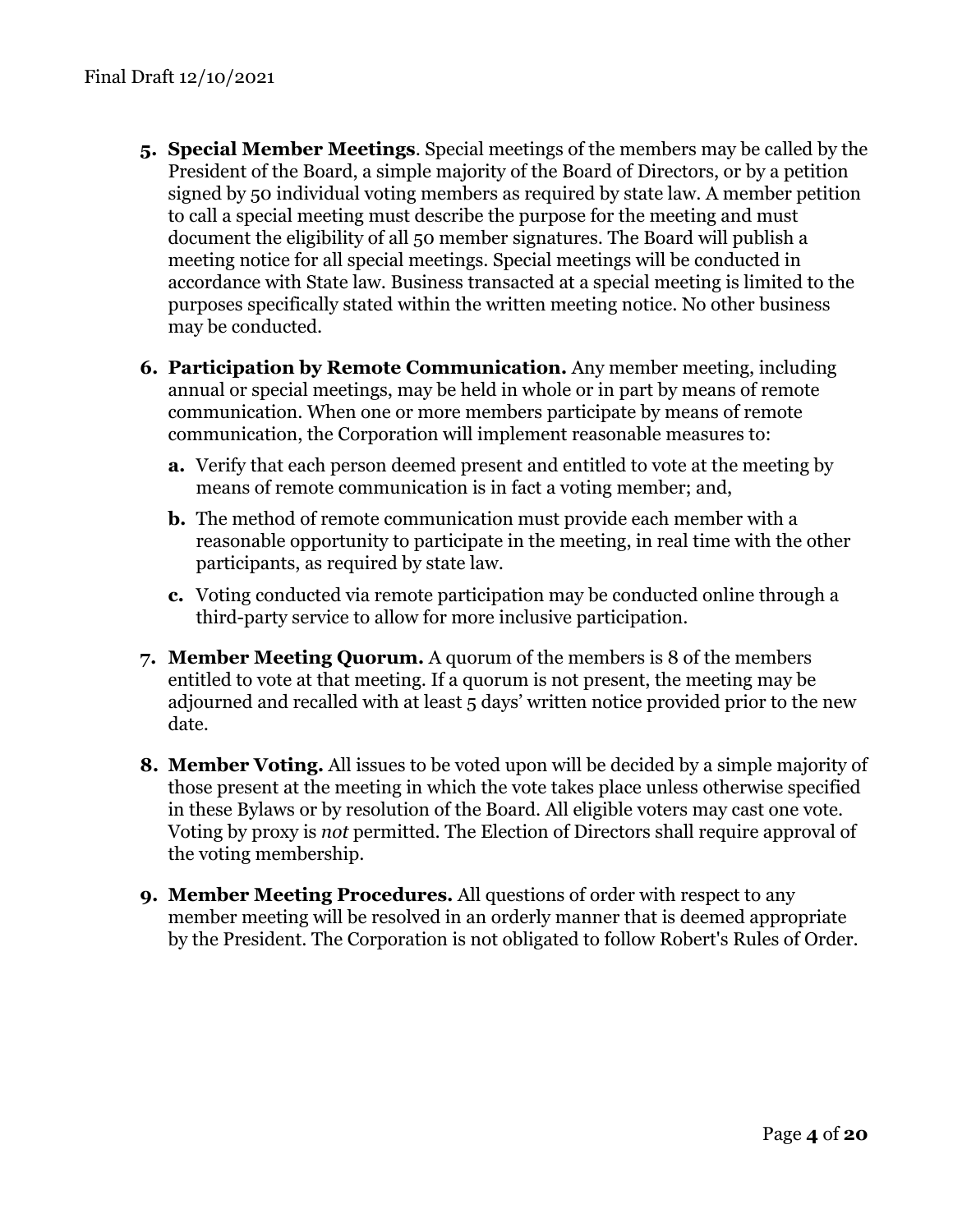- **10. Member Meeting Decorum.** The Corporation will follow best and lawful practices for conducting business at meetings. The Board will exemplify, communicate, and enforce the expectation that meetings be conducted in an orderly and respectful manner. The Board reserves the right to excuse any Director, Officer, member, guest, member of the media, or audience participant exhibiting conduct that is disrespectful or disruptive to meeting proceedings. The Board President has the responsibility to require order in a meeting. To that end, the President has the authority to call a Director, Officer, or member to order, and to exclude non-members, or to remove any participant from the meeting. Another Officer may serve in the President's capacity if required.
- **11. Member Action Without a Meeting.** Member actions without a meeting is not permitted.

# <span id="page-4-1"></span><span id="page-4-0"></span>**V. Board of Directors (Governing Body)**

# **A. Board Governing Powers**

In compliance with state law and common law, the Board of Directors will execute the fiduciary duties (duty of care; the duty of loyalty; and, the duty of obedience) to the nonprofit corporation in all aspects of its governance. The Board has all the powers given by state law which are necessary and appropriate for governing the Corporation, including but not limited to the following:

- **1.** Performance of any and all duties imposed upon them collectively or individually by law, by the Articles of Incorporation, these Bylaws, or other written policies and procedures of the Corporation.
- **2.** Appointment and removal of Board Directors & Officers.
- **3.** Oversee the affairs and activities of the Corporation and set policies and procedures.
- **4.** Enter into contracts, leases, or other agreements which are, in the judgment of the Board, necessary or desirable to the delivery and execution of the mission.
- **5.** Acquire, manage, improve, encumber, leverage or dispose of real or personal property, through any lawful method.
- **6.** Oversee the participation in financial transactions such as loans, debt obligations, investments, promissory notes, bonds, deeds of trust, mortgages, pledges, etc.
- **7.** Indemnify the Directors, Officers, agents, employees, or independent contractors for liability alleged against or incurred by persons in this capacity or arising out of the person's status or obtain insurance for these purposes.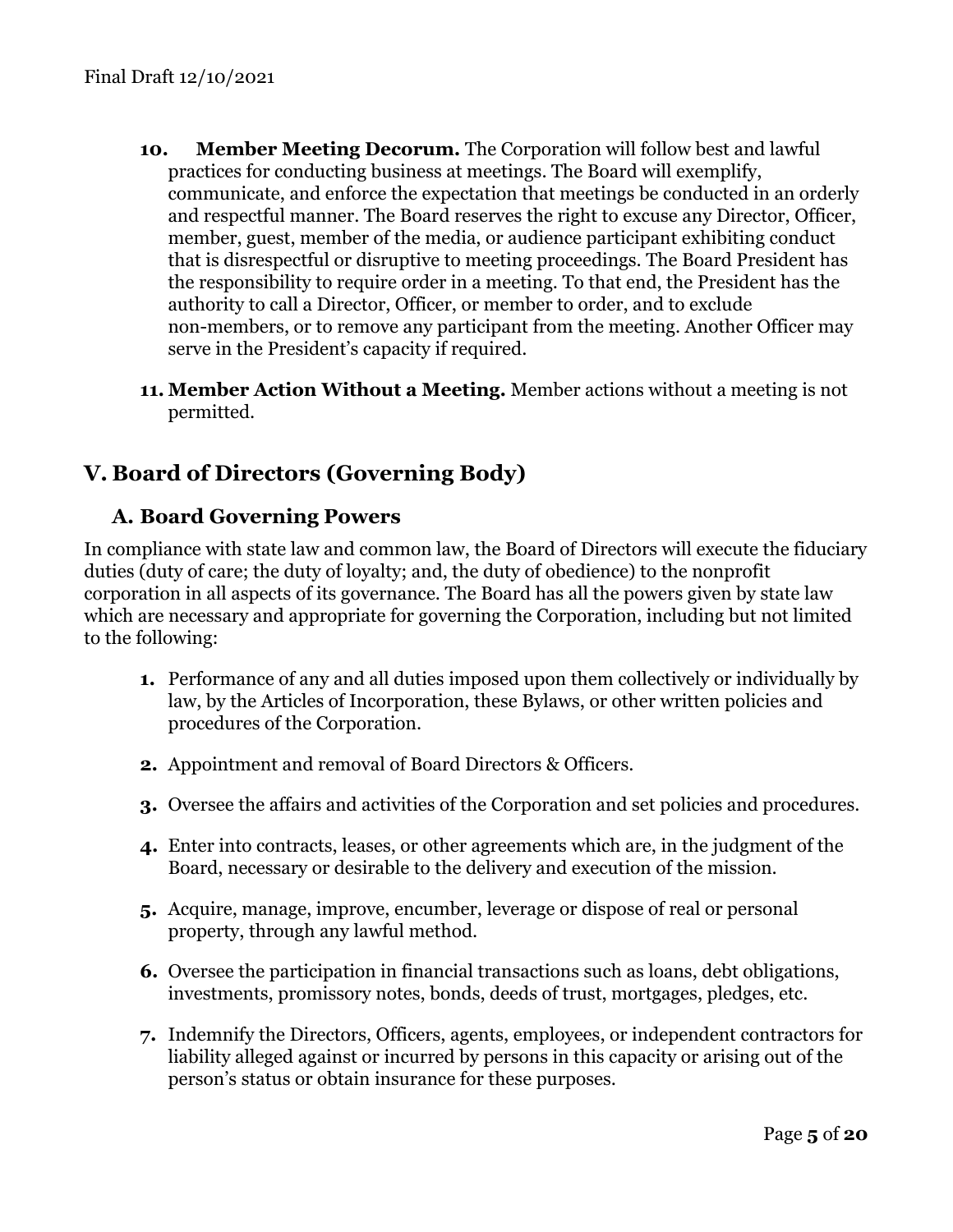- **8.** Uphold the Bylaws, Policies and Procedures of the Corporation.
- **9.** The Board of Directors may engage in acts that are in the best interests of the Corporation and that are not in violation of state or federal laws or regulations. No Director will have any right, title, or interest in or to any property of the Corporation.

#### <span id="page-5-0"></span>**B. Board Compensation**

All members of the Board will serve as volunteers. No compensation may be paid to the Directors for their services, time, and efforts in that role. Directors, however, may be reimbursed for necessary and reasonable actual (documented) expenses incurred in the performance of their duties subject to the organization's financial policies and procedures.

### <span id="page-5-1"></span>**C. Board Number and Qualification**

The Corporation's Board of Directors must be composed of not less than 7 and not more than 15.

All Directors must be over the age of 18. These individuals should be broadly representative of the community, possess applicable experience, or meet other eligibility criteria. Directors may not be corporate entities.

### **D. Board Service Eligibility**

All Directors are elected from the pool of voting members, and must meet the eligibility criteria for voting membership. Only one member per household or family system may serve on the Board at any given time.

Up to 3 seats on the Board may be filled by owners or business lessees or, designated representative of a nonprofit, educational organization or governmental organization in the neighborhood.

<span id="page-5-2"></span>The Board of Directors has the authority to create Ex Officio seats for partnering organizations or institutions within the neighborhood. Persons serving in those seats are subject to the same terms and limitations as an elected director. These seats will count toward the total number of seats allowed.

#### **E. Board Terms**

All Directors will serve a 3-year term. The Corporation will utilize staggered terms or any other reasonable method to preserve institutional knowledge continuation. Each director shall be eligible for reelection, but no persons who have served three (3) full terms or nine (9) consecutive years as a director shall be eligible for reelection until after a lapse of one (1) year.

### **F. Annual Meeting Election Process**

The election process will be fair and open.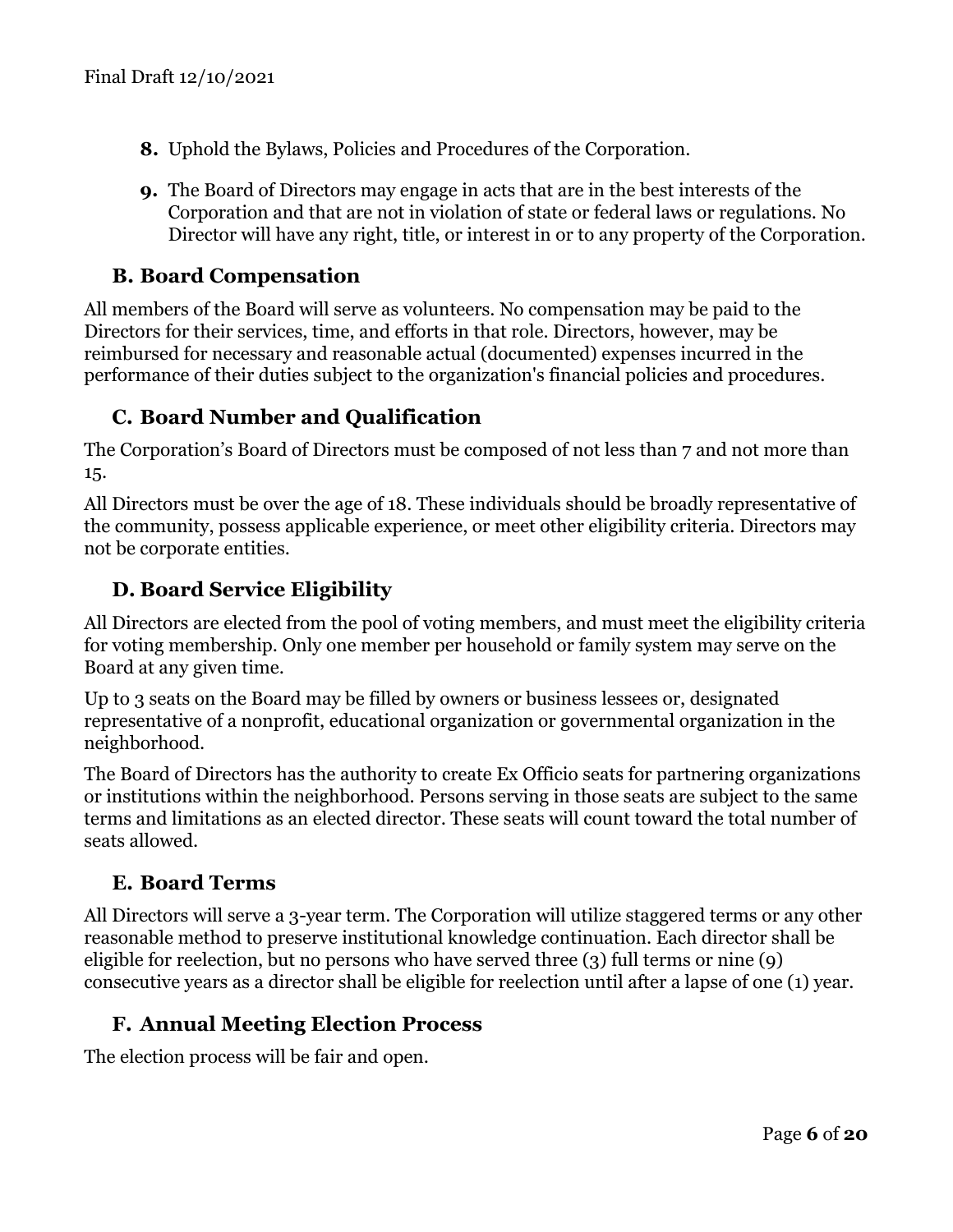- **1. Candidate Search.** The Board will publish a call for candidates in the notice of the meeting. The Board will strive to recruit a number of candidates that meets or exceeds the number of vacant seats. Candidates may be identified up through and including the day of the annual meeting. The Board will not endorse candidates.
- **2. Nominations Committee.** In the event a nominating committee is formed, it's chartered purpose must be limited to coordination of the process. Any review of candidate applications is limited to determining eligibility for service.
- **3. Elections.** Approximately one-third (1/3) of Directors shall be elected at each annual meeting of the Corporation, by the voting members of the Corporation. Candidates to be elected may nominate themselves or may be nominated by another voting member, before or during the annual meeting. Those candidates receiving the highest number of votes will be elected.
- **4. Verification & Seating.** If necessary, the eligibility of elected candidates may be confirmed within one week following the close of voting. Outgoing Directors retain their duties until New Directors assume their office at the next scheduled Board meeting. In the event a successful candidate is deemed ineligible, the candidate with the next highest votes will be seated instead.

# <span id="page-6-0"></span>**G. Board Member Resignation**

A Director may resign at any time by giving notice to an Officer of the Board. Notice may be in any form. The resignation can be deemed effective immediately without formal acceptance by the Board. If a resignation is provided with a later effective date, then the Board may fill the pending vacancy before the effective date and the new Director will be seated on the effective date and will serve out the remainder of the resigning Director's term. If less Directors will remain after the resignation than is mandated as the minimum required by these bylaws, then the resignation must not be effective until a successor is elected so the minimum number of Directors is maintained.

### <span id="page-6-1"></span>**H.Board Member Termination or Removal**

Any Director may be removed at any time with or without cause, by an affirmative vote of at least two-thirds majority of all the remaining Directors. The matter of removal may be acted upon at any meeting of the Board of Directors, so long as the Director subject to removal is notified in advance of the meeting that removal will be considered and the Director subject to removal is afforded a meaningful opportunity to be heard prior to a vote. The Director subject to removal may not vote on the matter.

Any director who has unexcused absences for three (3) consecutive meetings or four (4) meetings in a calendar year will automatically be removed from office as a member of the Board of Directors.

Upon removal, the Board may fill the vacancy as any other vacancy.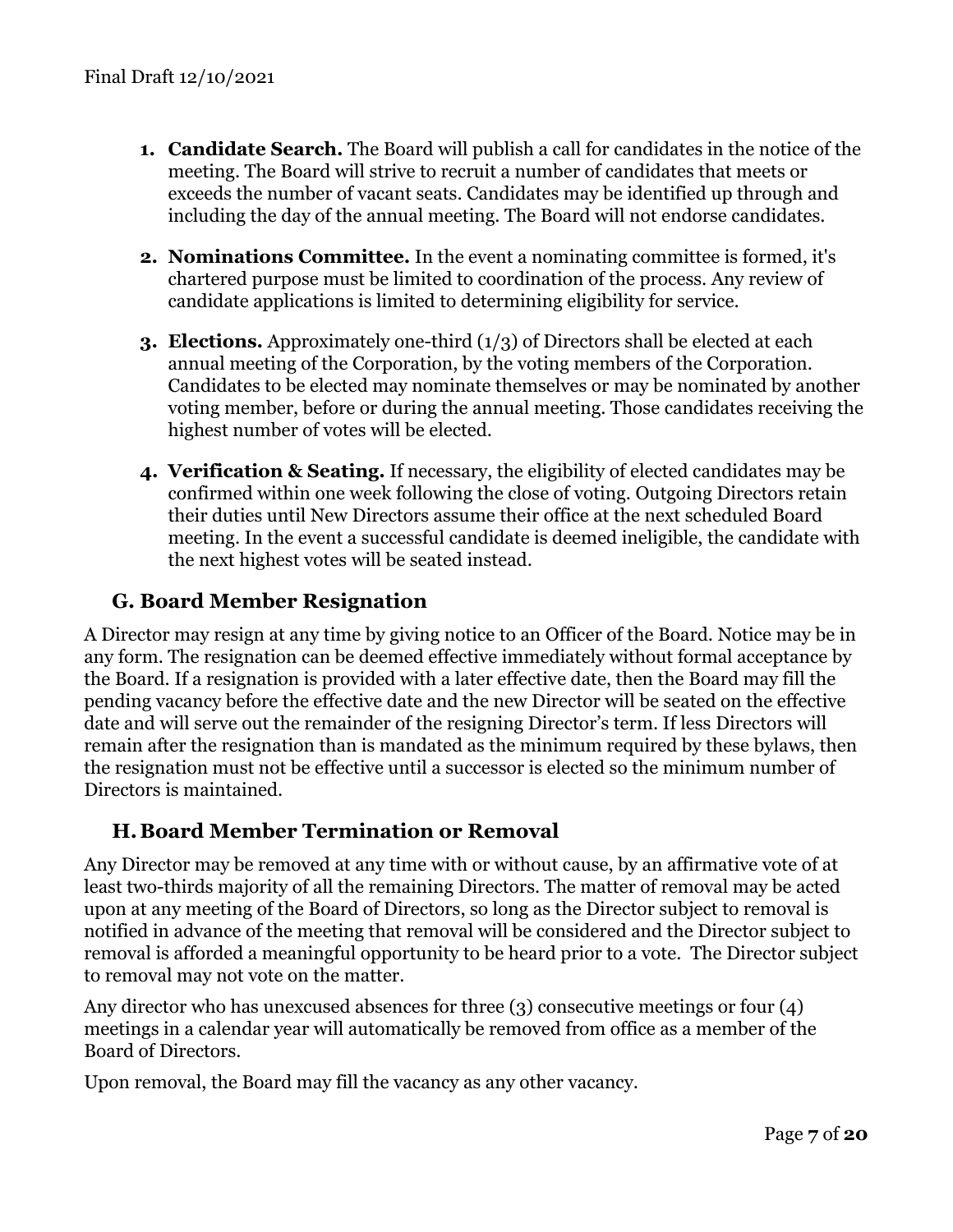# <span id="page-7-0"></span>**I. Board Vacancies**

Vacancies in the Board of Directors are filled, after a published call for applications, by a vote of the majority of the remaining Directors at a properly called meeting. The interim Director appointed will fulfill the remainder of the term for that seat.

# <span id="page-7-1"></span>**J. Regular Board Meetings**

The Board will meet routinely, on a schedule designated by the Board which meets or exceeds state nonprofit law minimum requirements. Board meetings may, but need not coincide with member meetings.

# <span id="page-7-2"></span>**K. Special or Emergency Board Meetings**

Special meetings of the Board may be called with 24 hours' notice upon the request of the President, or by one-third (1/3) of the then-serving Board members.

# <span id="page-7-3"></span>**L. Board Meeting Notices**

All written meeting notices, including the date, time, and place of the meeting, are provided to each Director at least 5 calendar days in advance of a meeting. Notice will not be provided more than 60 calendar days in advance of a meeting. This notice may be given through any reasonable method. The Board meeting schedule may be set and published to the Board annually in lieu of or in addition to other notices.

Directors may waive the notice requirements. Attendance at the meeting is considered a waiver of notice requirements unless the Director objects at the beginning of the meeting that it was not properly called and does not participate in the meeting.

# <span id="page-7-4"></span>**M.Board Meeting Quorum**

Unless otherwise specified in these bylaws, at all meetings of the Board of Directors, a simple majority of 51% or greater of seated Directors constitutes a quorum for the transaction of all authorized business. If 51% or greater of seated Directors are not present, no voting may occur.

# <span id="page-7-5"></span>**N. Board Action / Voting**

Unless otherwise specified in these bylaws, during Board meetings, all matters are decided by a simple majority vote. There is no cumulative voting among Directors. Board members with a conflict of interest will recuse themselves from all discussion and the vote in accordance with the Corporation's Conflicts of Interest Policy. Proxy voting is not permitted. The acts of the Board are the acts of the Corporation and must be carried out.

### <span id="page-7-6"></span>**O. Open Meetings**

The Corporation is a private nonprofit corporation and is not subject to open meetings law and government data practices. However, to comply with Minneapolis grant requirements, the Corporation will generally hold all of its meetings open to the public. The public version of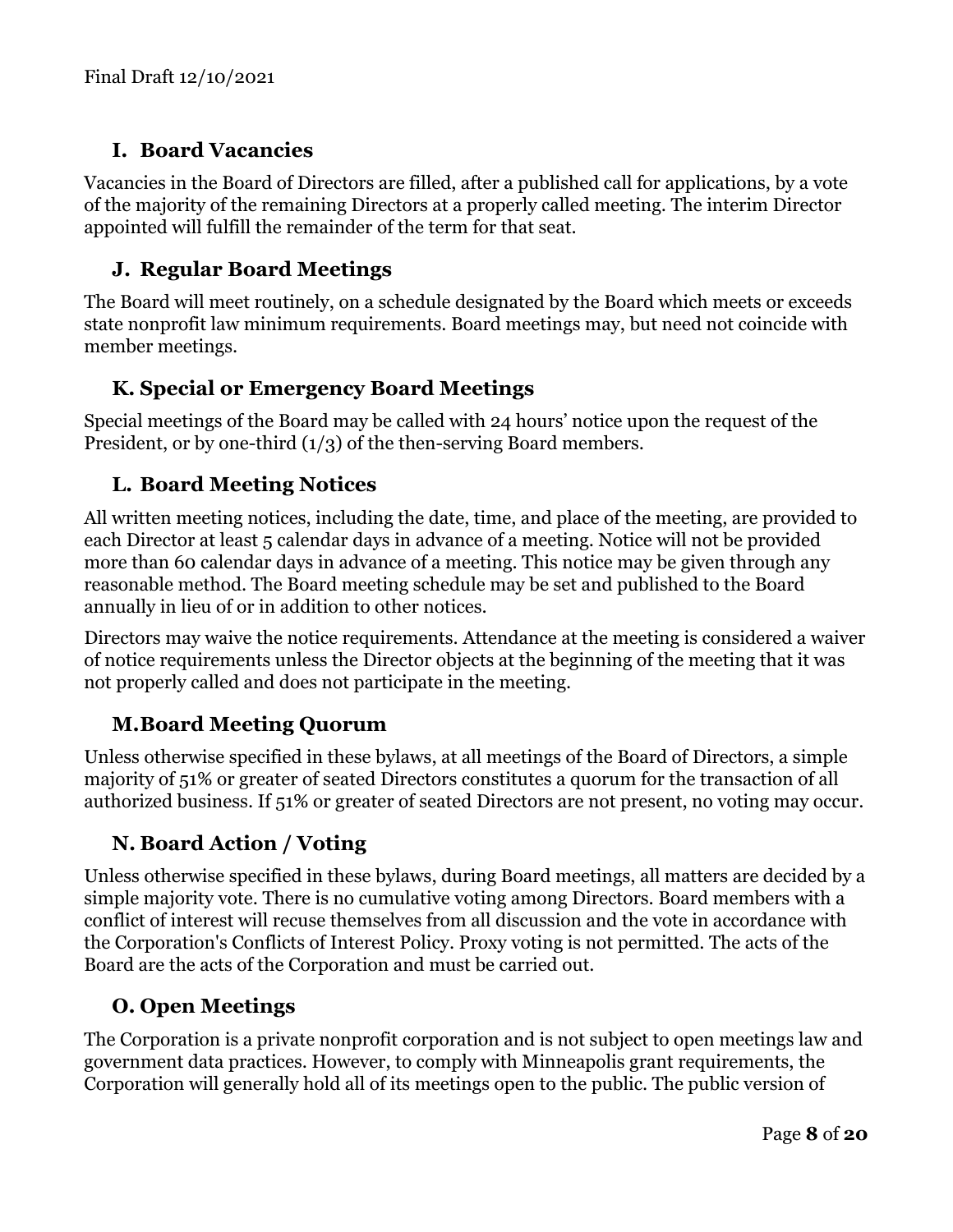meeting minutes from a closed session will indicate that the Board went into a closed session. The Corporation will maintain a record of any business decision made in a closed session but may limit access to the record to those with a legal right to be in the meeting.

# <span id="page-8-0"></span>**P. Meeting Procedures**

All questions of order with respect to any meeting or action of the Corporation, its Board of Directors, or any chartered committee or task force will be resolved in any orderly manner that is deemed appropriate by the President or the committee Chair which allows for making motions and voting on business matters. The Corporation is not, however, obligated to utilize Robert's Rules of Order. Meeting minutes must be produced to create a corporate record of reports and decisions made at meetings.

# <span id="page-8-1"></span>**Q. Meeting Decorum**

The Corporation follows lawful and nonprofit sector best practices for conducting business meetings. The Board of Directors will exemplify, communicate, and enforce the expectation that meetings are conducted in an orderly and respectful manner. The Board of Directors reserves the right to excuse any Director, Officer, member, guest, member of the media, or audience participant exhibiting conduct that is disrespectful or disruptive to meeting proceedings. The President has the responsibility to require order in a meeting. To that end, the President has the authority to call a Director, Officer, or member to order, and exclude non-members, if necessary, to maintain an orderly meeting. The President has the authority to remove a participant from the meeting. Another Officer may act in the President's place if required.

# <span id="page-8-2"></span>**R. Board Meetings by Remote Participation**

To the extent permitted by state law, meetings of the Board of Directors may occur either in part or solely through remote communication, if desired. The method of remote communication must allow all Directors in attendance to participate contemporaneously in the meeting.

### <span id="page-8-3"></span>**S. Board Written Action Without a Meeting**

Any action that could be taken at a Board meeting may instead be taken by written action, so long as the following conditions are met:

- The action is taken by a vote of the number of directors that would be required to take the same action at a meeting of the Board at which all directors were present.
- The votes cast through written action must be voted on through authenticated electronic communication (defined as communication that includes information which one can reasonably identify who the sender was (for example, a known email address, phone number, certified e-signature program, etc.)).
- Once the vote is complete, all directors are given immediate notice of the text and effective date of the written action.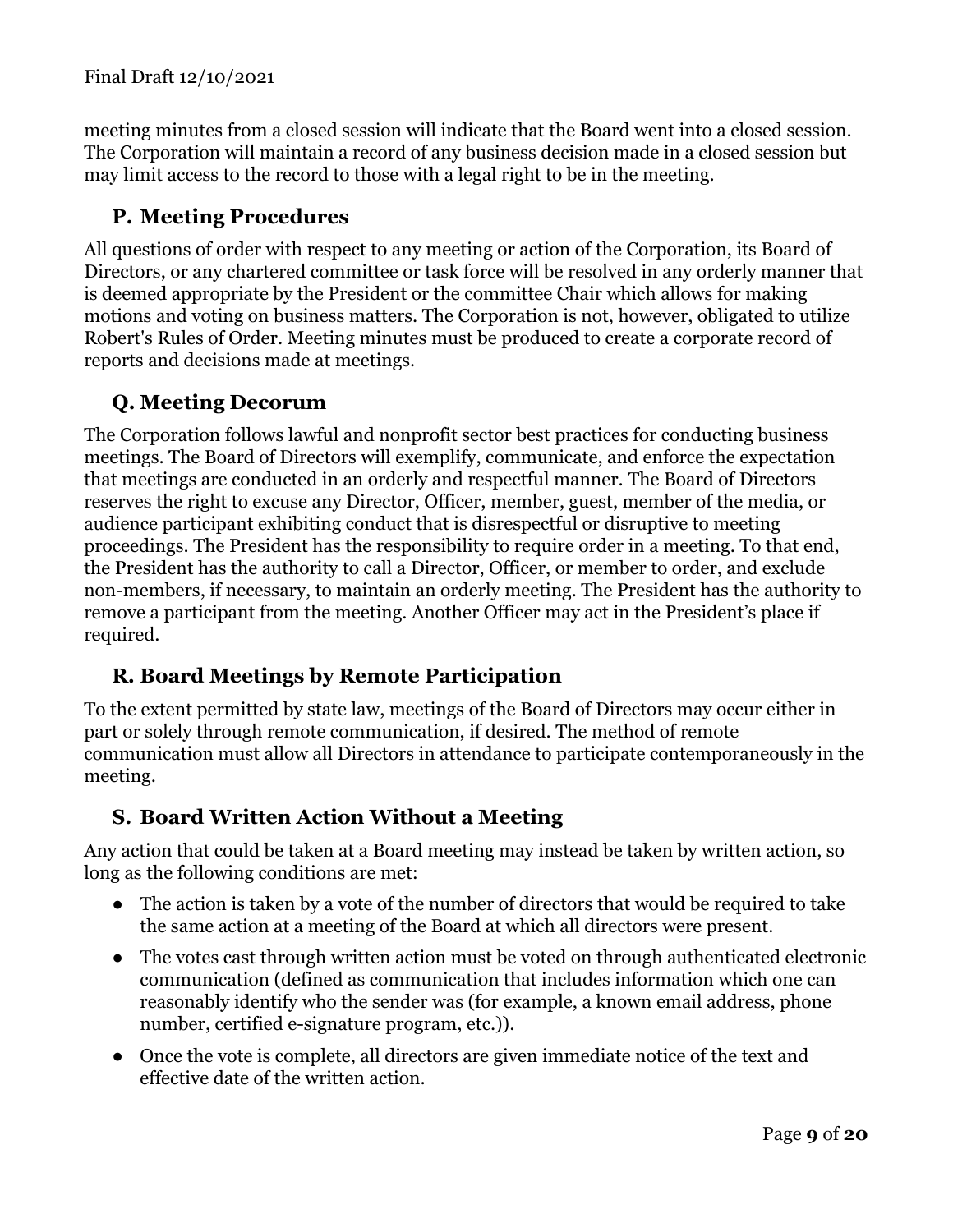- Action taken under this section is effective when the vote is complete unless the action specifies a different effective date.
- Action taken under this section has the effect of a meeting vote and may be described as a meeting vote in any document.

# <span id="page-9-1"></span><span id="page-9-0"></span>**VI. Officers**

# **A. Election of Board Officers**

Board Officers must first also be on the Board of Directors. Officers are effectively Board members with extra duties. Board Officers are volunteers and are not paid for their Board service. They are elected annually from the pool of seated Directors.

A vacancy in any Board Officer position may be filled by a vote of the Board of Directors for the unexpired portion of the term. The Board of Directors also has the authority to appoint temporary acting Board Officers as may be necessary during the temporary absence or disability of serving Board Officers.

# <span id="page-9-2"></span>**B. Terms**

All Board Officers will serve a 1-year term that coincides with a portion of their term as Director. There is no limit to the number of terms an Officer may serve. However, in the case of the Treasurer, the Treasurer may serve only up to 3 consecutive years. After serving 3 consecutive years, the Treasurer must take at least 1 year off from the Treasurer position before being considered for another term as Treasurer.

# <span id="page-9-3"></span>**C. Resignation**

An Officer may resign by giving notice to any other Board Officer. The resignation is effective immediately and without formal acceptance when the notice is given to the Board, unless a later effective date is named in the notice. Notice may be in any form.

# <span id="page-9-4"></span>**D. Removal**

Board Officer positions are distinct from Board membership. Any Officer who is removed as a Director is also automatically removed from their Officer position. However, any Officer may be removed only from their Officer position with or without cause by a vote of all remaining Directors. The matter of removal may be acted upon at any meeting of the Board of Directors. The Officer subject to removal cannot vote on the issue. After removal, another Board member will be appointed to serve in an interim capacity to fill the vacancy for the remainder of the Officer term.

# <span id="page-9-5"></span>**E. Board Officers & Duties**

The principal officers of the Board consist of a President, Secretary and Treasurer, and a Vice President if desired. All officers shall make a written report to the Board of any actions taken in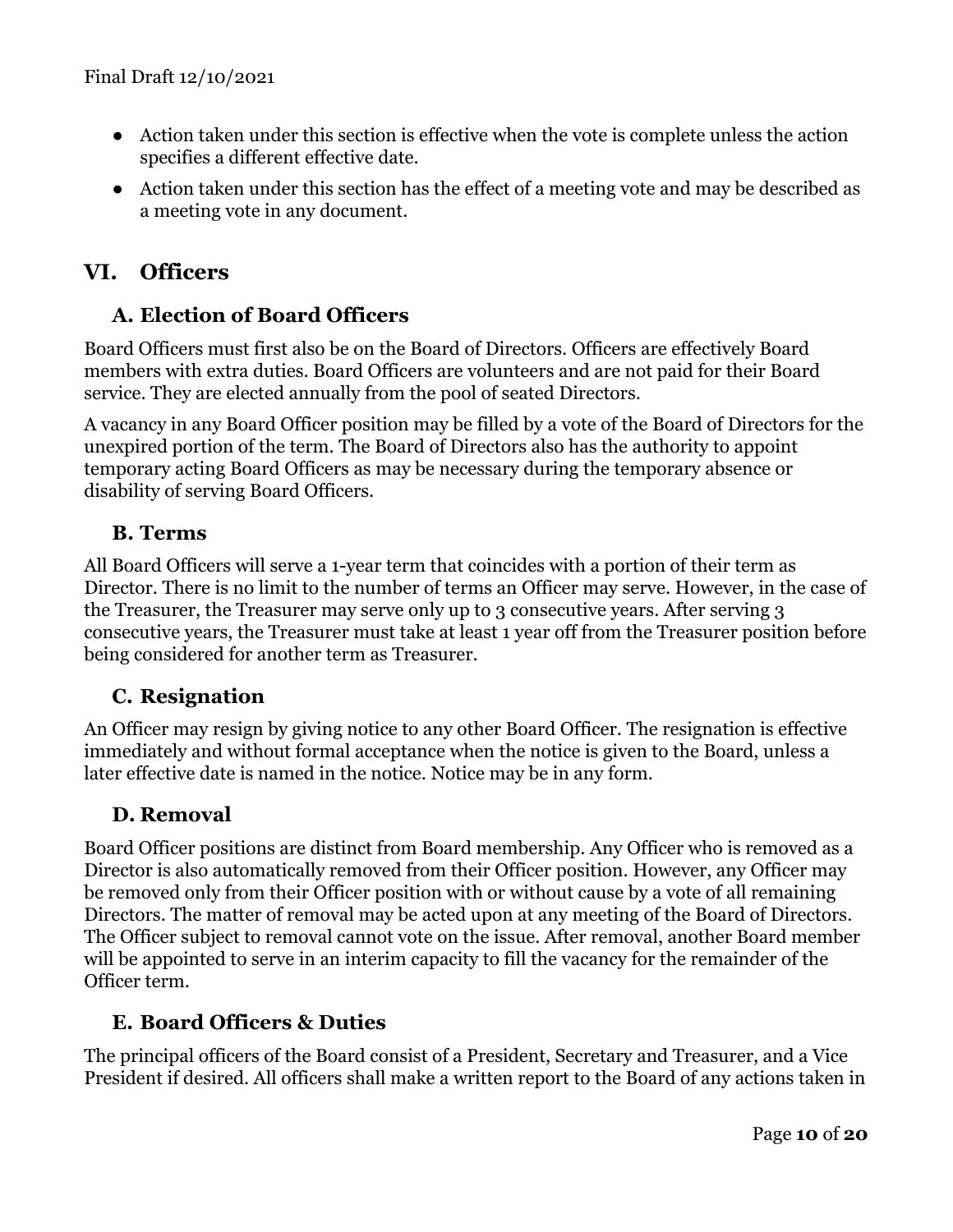#### Final Draft 12/10/2021

the exercise of their duties in the name of the Corporation. Their duties are as set forth in Minn. Stat. § 317A.305, or as follows:

- **1. President.** The President convenes regularly scheduled Board meetings, presides at meetings or arranges for other Directors to preside at each meeting in the following order: Vice President (if any), Secretary, Treasurer. The President shall sign all contracts and documents as required, and shall have such other powers and perform such duties as are normally associated with the office of President and as the Board of Directors may from time to time determine.
- **2. Secretary.** The Secretary is responsible for assuring: 1) the corporate records of Board actions are documented through meeting minutes; 2) that meeting notices and agendas are distributed in a timely manner; 3) that records are published as necessary to the members; and, generally that corporate records are maintained.
- **3. Treasurer.** The Treasurer is responsible for assuring: 1) financial records and accounts are kept in a manner that meets state law, IRS and GAAP standards; 2) that the Board is informed at least quarterly on the Corporation's financial position and budget-to-actual status; and 3) public facing financial data is provided and tax filings are completed in a timely manner.
- **4. Vice President.** The Vice President, if one is appointed, may chair committees or task forces on special subjects as designated by the Board and may serve in the President's absence when needed. The Vice President shall perform the duties and powers of the President in the absence or disability of the President. The Vice President shall have such powers and perform such duties as are normally associated with such office and as the Board of Directors may from time to time determine.

At the discretion of the Board of Directors, other Board Officers such as Fundraising or Development Director, may be elected with duties that the Board will prescribe.

Officers also have additional duties and powers as prescribed from time to time by the Board of Directors in addition to the duties and powers described by these Bylaws.

# <span id="page-10-1"></span><span id="page-10-0"></span>**VII. Committees & Task Forces**

# **A. Authority**

The Board of Directors may act through committees or ad-hoc task forces. The Board may create these groups through resolutions adopted by a vote of the Board of Directors. Each group has the duties and responsibilities granted to it from time to time by the Board, but no committee or task force shall have the authority to bind or take action on behalf of the Corporation unless explicitly authorized herein or in the Board's charter for the committee. These groups are at all times subject to the control and direction of the Board. Ideally, at least one member of the committee or task force will be a Board Member. Committee members may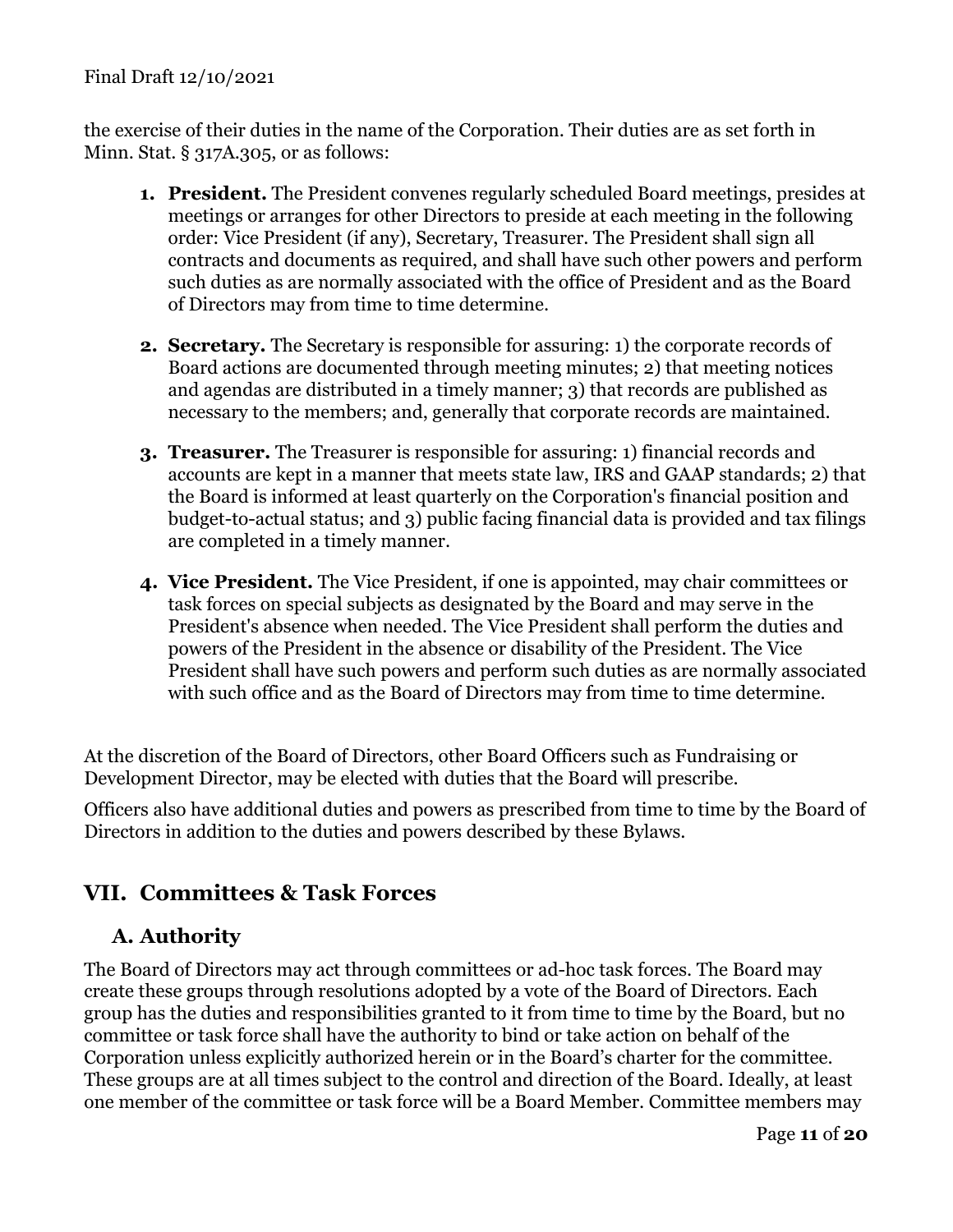#### Final Draft 12/10/2021

be volunteers that are not on the Board. Committees and task forces report back to the Board on a schedule determined by the Board regarding recommendations or action items on the Board's agenda.

### <span id="page-11-0"></span>**B. Committees**

Committees may be standing or have an expiration date. Committees are formed by resolution adopted by a majority of the Board (for example, Finance Committee; Communications Committee; Governance Committee; Engagement Committee, etc).

#### <span id="page-11-1"></span>**C. Task Forces**

Task forces are temporary work groups often made up of experts in specified areas of knowledge or practice. Task forces are small groups of people—and resources—brought together to accomplish a specific objective, with the expectation that the group will disband when the objective has been completed. Task forces are formed to address major or complex issues and projects. Often, they are formed in response to an event, whether expected or unexpected, which causes the need to acquire knowledge and respond.

### <span id="page-11-2"></span>**D. Executive Committee**

The Executive Committee shall consist of the officers of the corporation and such additional directors as the Board may from time to time determine. The Executive Committee shall have authority to act on any matter requiring attention between meetings of the Board of Directors and subject to the control of the Board of Directors, but must make a written report to the Board of any action so taken. A quorum for any meeting of the Executive Committee shall be a simple majority of the members of the Executive Committee. Subject to other provisions of these bylaws or the Article of Incorporation, or statute, any election or question to be determined by majority of the Executive Committee shall be given to each member at least five (5) days in advance of such a meeting. Notice of each meeting of the committee shall be given each member and director at least five (5) days in advance.

#### <span id="page-11-3"></span>**E. Meetings**

Meetings of the individual committees and task forces may be held at a time and place (including by phone or virtually) as determined by a majority of the committee or task force members; by the Board President; or, by the Board of Directors. Notice of committee and task force meetings is handled under the same provisions for Board meetings, including the ability to waive notice requirements. A simple majority constitutes a quorum for any committee or task force meeting. Proxy voting is not permitted. Every committee or task force will create minutes or reports of its meetings for Board review including dates, roll call information and decisions made (if any are authorized).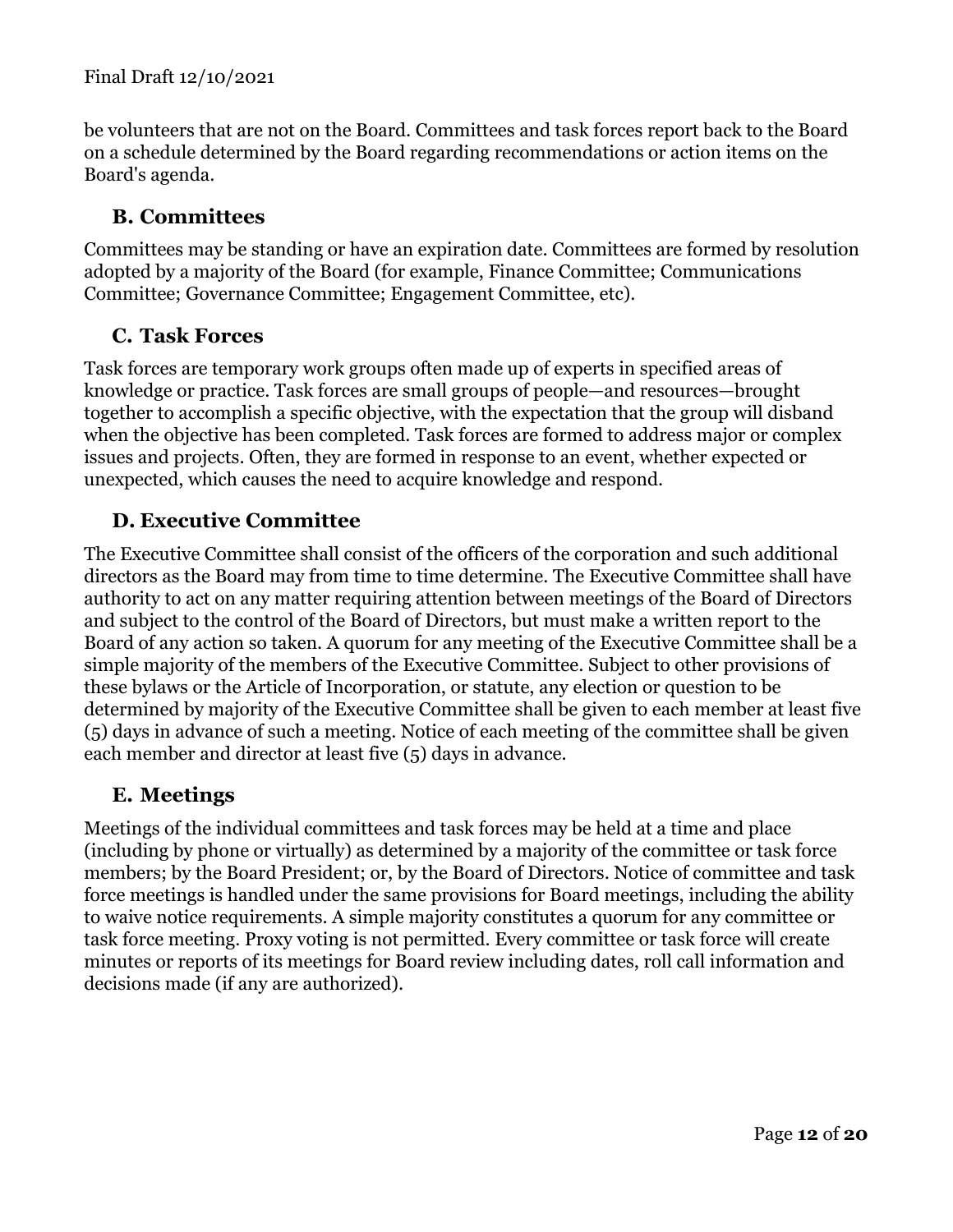# <span id="page-12-1"></span><span id="page-12-0"></span>**VIII. Executive Officers, Employees, & Independent Contractors**

# **A. Designation**

The Board of Directors may select an Executive Director (whether it uses this title or another comparable title). The Executive Director will be engaged by and act as the administrative agent of the Board of Directors to administer the affairs of the Corporation and implement the policies and decisions of the Board of Directors. The Executive Director has no power or authority apart from that which is delegated to them by the Board of Directors, and the Board has the duty and responsibility to adequately monitor the actions of the Executive Director. The Executive Director is responsible for the hiring, supervision, discipline and discharge of other employees and independent contractors. The Board collectively supervises the Executive Director and will review their performance annually. The Executive Director may be a non-voting ex officio member of any standing committees and may attend and may participate in all meetings of the Board of Directors except when matters regarding their employment and compensation are under consideration. The Executive Director may not serve as a voting member of the Board of Directors.

# <span id="page-12-2"></span>**B. Compensation**

The Corporation may pay compensation to the Executive Director, other hired officers, employees, and other independent contractors for services rendered. The amount and frequency of payments must be reasonable, determined from time to time by the Board in accordance with the Conflicts of Interest Policy, and be legally compliant with all state and federal employment, nonprofit, and other applicable laws.

# <span id="page-12-3"></span>**C. Checks, Drafts, Petty Cash Fund**

The Executive Director may be authorized to sign checks, drafts, or other orders of payment for the Corporation. The Board may authorize the Executive Director to utilize electronic payment methods. The Executive Director may also be authorized to administer a Petty Cash Fund, the size of which is designated by the Board of Directors.

### <span id="page-12-4"></span>**D. Volunteers**

The Board of Directors may establish policies and procedures to recruit, train, and utilize volunteers in the operation of its activities and fulfillment of its purpose and mission. The Corporation may maintain insurance policies to cover those serving as volunteers.

# <span id="page-12-6"></span><span id="page-12-5"></span>**IX. Management Provisions**

### **A. Diversity, Equity & Inclusion**

**1.** Non-Discrimination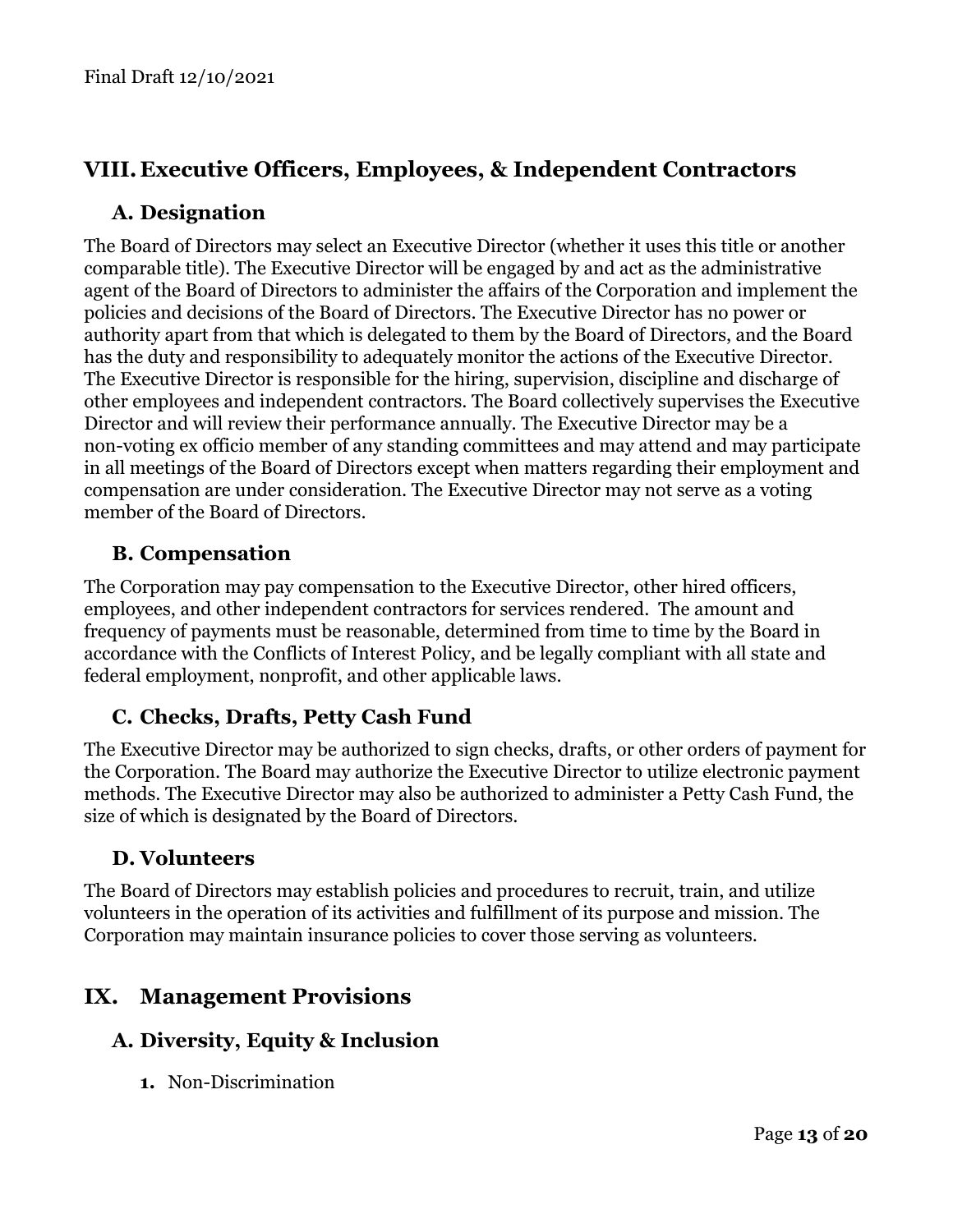The Corporation will not discriminate against individuals or groups on the basis of gender, age, ethnicity, religion, creed, national origin, citizenship status, sexual orientation, gender expression, disability, marital status, income, political affiliation, or any other legally protected class in its policies, recommendations, programs, or actions.

#### **2.** Equal Opportunity

The Corporation will strive to be an equal opportunity employer and will adopt equal opportunity employment policies that comply with state and local requirements.

### **3.** Diversity, Equity & Inclusion

The Corporation will foster principles of diversity, equity, and inclusion in its mission-driven work. This includes fostering diversity, equity, and inclusion in the organization's policies and procedures; in the election of its corporate directors; in the hiring and advancement of its staff; and in all of its programmatic activities.

# <span id="page-13-0"></span>**B. Financial Year**

<span id="page-13-1"></span>The accounting year of the Corporation begins on January 1 and ends on December 31.

# **C. Annual Budget & Financial Information**

The Board will consider programmatic goals and financial objectives in planning for the annual budget. The Board must review and adopt the budget annually. During the financial year, expenditures must be within budget, unless the budget is revised with Board approval. Any major change in the budget must be approved by the Board. Financial reports are required to be submitted to and reviewed by the full Board no less than quarterly. At minimum, the Board will regularly review the Corporation's: income statement, balance sheet, and budget to actual reports. At minimum, the Board will review annually, the annual financial report, any audit reports, and IRS 990 information return.

#### <span id="page-13-2"></span>**D. Accounts**

- **1.** The Corporation will maintain appropriate checking, savings, or other accounts at a reputable bank or financial institution under the name of the Corporation.
- **2.** Any Officer of the Corporation or the Executive Director may be authorized by Board resolution to act as signatories on all corporate accounts. The Corporation financial accounts. Corporation will at all times have at least two signatories on every bank account or financial account.
- **3.** All money raised in the Corporation's name must be deposited in corporate accounts as charitable assets and used for charitable purposes according to State and Federal fundraising laws and rules.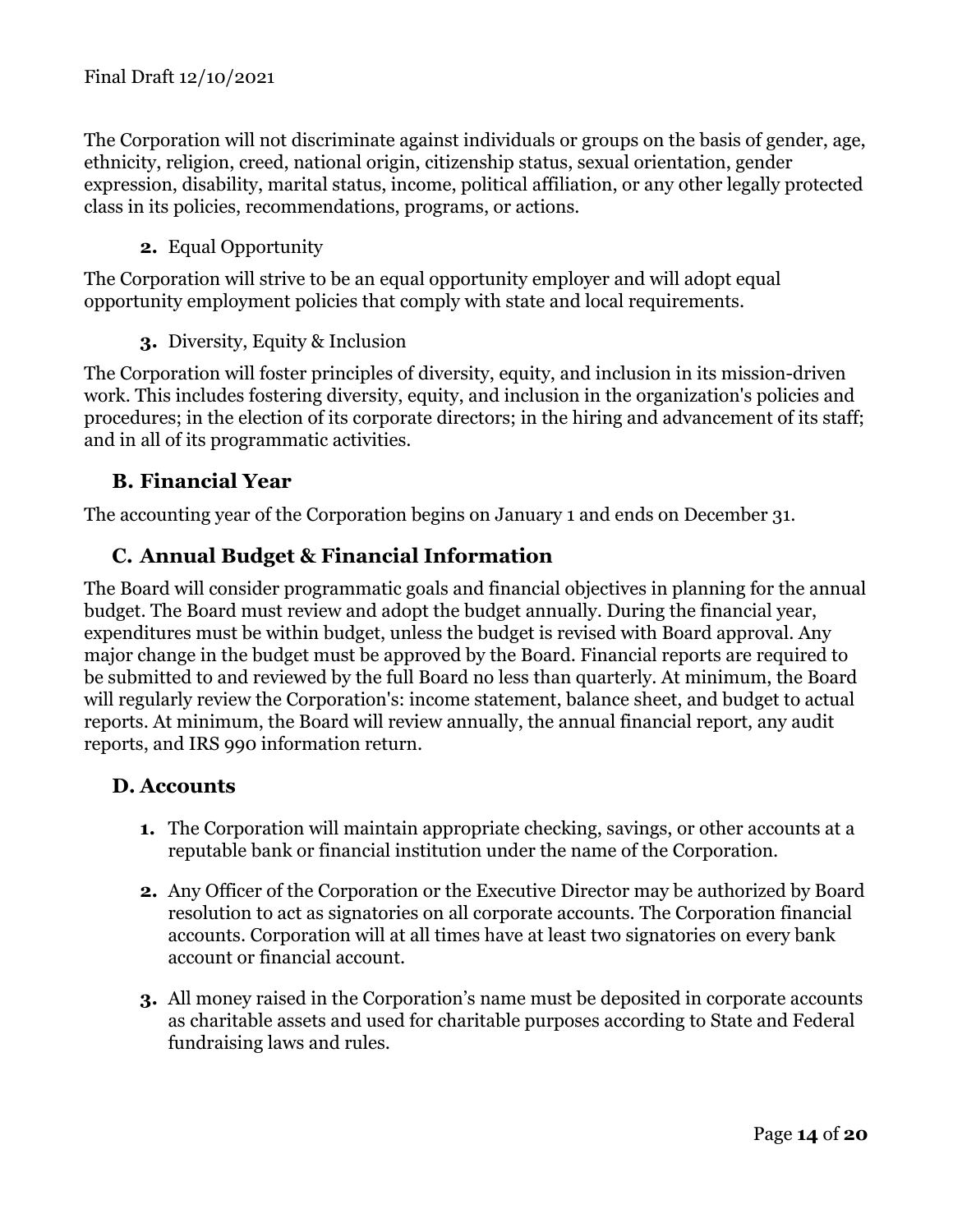# <span id="page-14-0"></span>**E. Registered Office**

The registered office of the Corporation is the place designated in the Articles of Incorporation as the registered office. The Corporation may change its registered office in accordance with state law. The corporate records are stored at the registered office or in an electronic file storage system.

# <span id="page-14-1"></span>**F. Indemnification**

This corporation shall indemnify each person who is or has been a director, officer or an employee of this corporation, and each person who is serving or who has served, at the request of this corporation, as a director, officer, employee or agent of another corporation, partnership, joint adventure, trust or other enterprise, against expense, including attorney fees, judgments, fines, and amounts paid in settlement, actually and reasonably incurred by each such person to the fullest extent to which directors, officers and employees may be indemnified under the law of Minnesota and, specifically Minn. Stats. §§ 317A.257 and 317A.521. The Corporation will maintain appropriate and sufficient insurance for employees, directors, and volunteers.

# <span id="page-14-2"></span>**G. Records**

The Corporation will keep at the registered office address or in an online filing system correct and complete copies of its articles and bylaws; accounting records; and, the meeting minutes of its Board, committees, and task forces for the last six years.

In the spirit of nonprofit transparency and accountability, the organization will publish copies of reviewed and approved meeting minutes and its annual financial reports or IRS form 990s online to its public website or other social media platform.

# <span id="page-14-3"></span>**H. Inspection**

A voting member or Director may inspect all records described in the section above, either in person or by agent or attorney, for any proper purpose at any reasonable time. A proper purpose is one reasonably related to the person's interest as a member or Director of the corporation.

Upon request the Corporation will give a voting member or Director who requests it a financial statement (i.e., consolidated financial statements, or income statement and balance sheet, etc.) for the last annual accounting period and a balance sheet with a summary of its assets and liabilities as of the closing date of the last quarterly accounting period.

# <span id="page-14-4"></span>**I. Ownership of Intangible Assets**

From time-to-time accounts will be established on behalf of the Corporation for third party services such as web domains, web services, software services, donor or member lists, etc. All accounts of this nature are assets of the Corporation and should be opened in the name of the Corporation whenever possible. If ownership cannot be established in the name of the Corporation, the individual must grant secondary authority whenever possible or share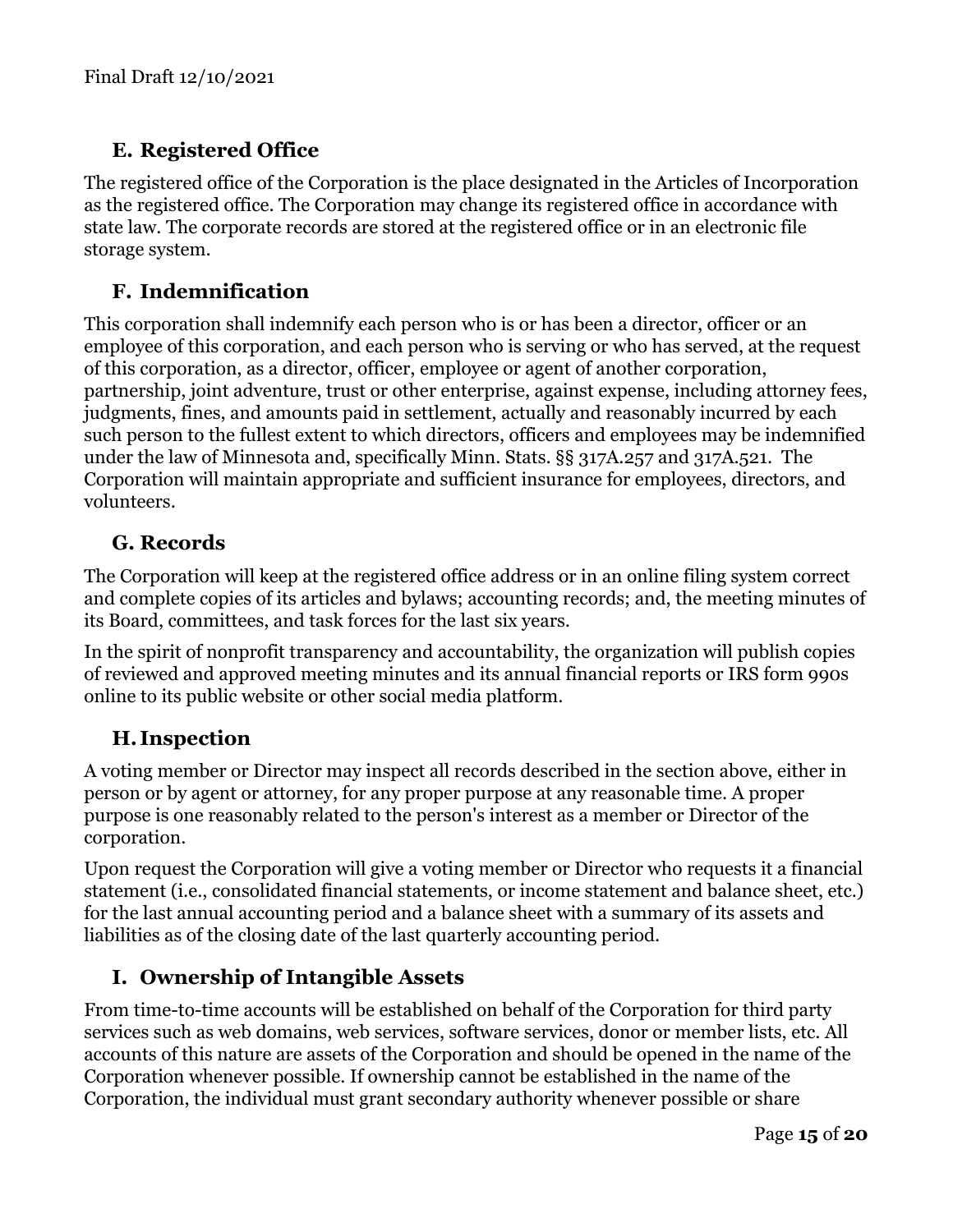account information and log in credentials to the Corporation's designee to preserve right of access to these assets and accounts.

# <span id="page-15-0"></span>**J. Legal Instruments**

All contracts, agreements, and other legal instruments executed by the Corporation must be issued in the name of the Corporation, not the individual name of a Director or Officer, employee, etc. The Board may establish internal controls or policies which control the number of officers required to sign legal instruments.

Legal instruments must only be signed after proper consideration and approval by the full Board or those with delegated authority (for example, the Executive Director).

# <span id="page-15-1"></span>**K. Loans**

Loans and other debts are not permitted without authorization of the Board of Directors (or those with delegated authority) specifically authorizing the loan or debt. All loans and debts for the Corporation must comply with state laws governing nonprofits.

# <span id="page-15-2"></span>**L. Periodic Reviews**

Periodic reviews are conducted to ensure the Corporation operates in a manner consistent with its charitable purposes; that it files all required paperwork; and, does not engage in activities that could jeopardize its tax-exempt status. The periodic reviews will, at a minimum, include the following subjects:

- **1.** Whether compensation arrangements and benefits and vendor payments are reasonable, based on competent survey information, and the result of arm's length bargaining;
- **2.** Whether partnerships, joint ventures, and arrangements with management organizations conform to the Corporation's written policies, are properly recorded, reflect reasonable investment or payments for goods and services, further charitable purposes and do not result in private inurement, impermissible private benefit or in an excess benefit transaction;
- **3.** Whether the Corporation is properly filing annual paperwork with the IRS (including the Form 990) and certain state agencies for charitable solicitation registration; corporate entity registration; unemployment insurance; sales tax revenue reporting; income tax reporting; or social security administration, etc.
- **4.** Whether the Corporation is compliant with state and federal fundraising regulations and industry best practices.

# <span id="page-15-3"></span>**M.Affiliations**

The Corporation may maintain professional affiliations that benefit and strengthen the organization and its capacity to fulfill its mission.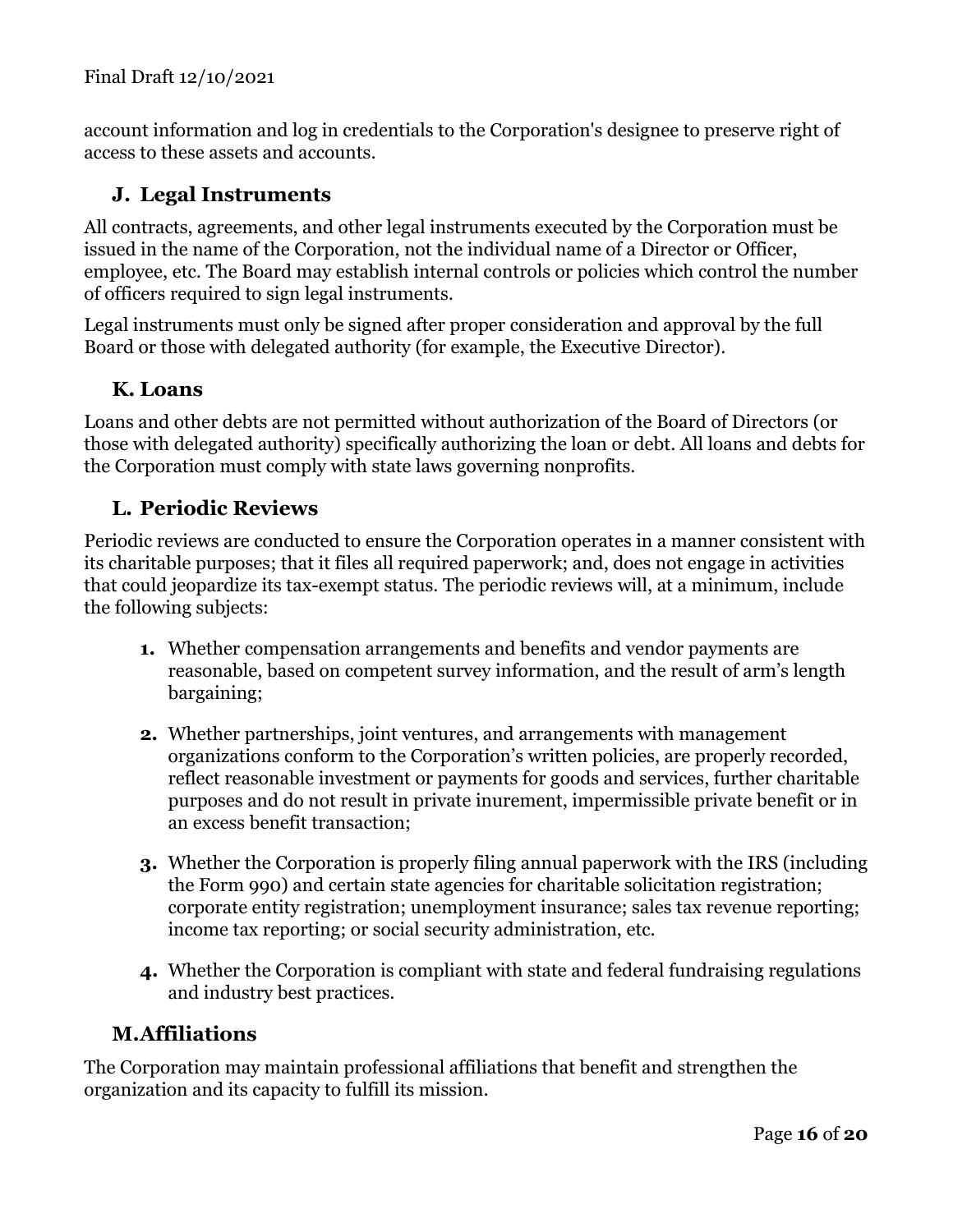# <span id="page-16-0"></span>**N. Policies and Procedures**

In compliance with the City of Minneapolis grant funding requirements the Board will adopt the following policies and procedures (and review them on a regular basis):

- Financial and internal controls policies
- Conflicts of interest
- Personnel policies and procedures (i.e. an employee handbook or contractor handbook)
- Equal opportunity employment / affirmative action policy
- ADA policy and procedure
- Language access policy
- Audit policy
- Equitable engagement plan
- Board development & training policy
- Member grievance policy

The Board of Directors may also establish policies and procedures to follow best practices or regulations in the nonprofit sector:

- Records retention policy
- Expense reimbursement policy
- Gift acceptance policy
- Volunteer management
- Donor privacy policy
- Regarding other topics as reasonable and necessary

# <span id="page-16-1"></span>**X.Amending the Articles of Incorporation and Bylaws**

The Corporation has the power to amend the Articles of Incorporation and Bylaws. Subject to restrictions imposed by state statutes, amendments to the Articles and Bylaws must be approved by the affirmative vote of the Board at a properly called meeting.

Amendments may also be proposed by a petition of at least 25 members. Any petition for amendment must state the text of the amendment and contain the signatures of 25 eligible members. Petitions received will be voted on at a regularly scheduled Board meeting not to exceed 120 days from receipt of the petition. The Board will publish the proposed amendment online in advance of the meeting. A petitioned amendment may be approved by a two-thirds vote of the active Directors in a roll-call vote.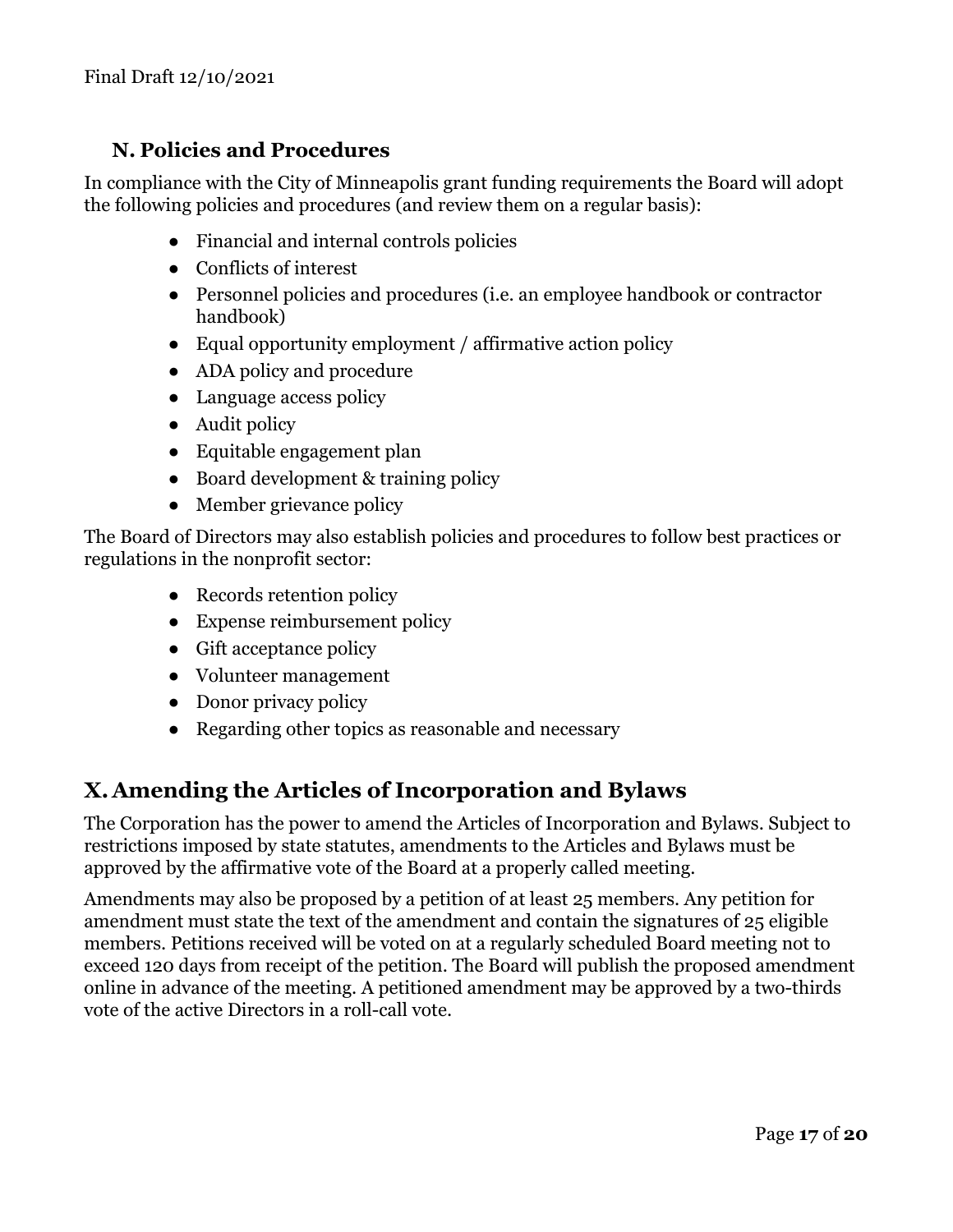# **XI. Wind-Down**

### **A. Financial Planning**

The Board of directors may maintain a fund to cover certain predictable costs in the event of termination, layoff, merger, or dissolution. This fund shall be established, altered, or dissolved only upon the approval of two-thirds (2/3) of the then-serving Board of Directors.

### **B. Merger, Layoffs, or Termination Not For Cause**

Either on the motion of the Executive Committee, or any individual Director, the Board may consider a proposal to reduce the hours, lay off, or terminate any SENA employee. On such a motion the Board of directors may also consider proposals to merge SENA with any other organization. These motions shall pass only upon the approval of two-thirds (2/3) of the then-serving Board of Directors.

#### **Certification**

These Bylaws were approved at a properly conducted meeting of the Board of Directors of Corporation by a majority vote.

\_\_\_\_\_\_\_\_\_\_\_\_\_\_\_\_\_\_\_\_\_\_\_\_\_\_\_\_\_\_\_\_\_\_\_\_\_ \_\_\_\_\_\_\_\_\_\_\_\_\_\_\_\_\_\_\_\_\_

Dave Austin, Secretary Date

The voting membership approved these Bylaws on the 13th day of December, 2021.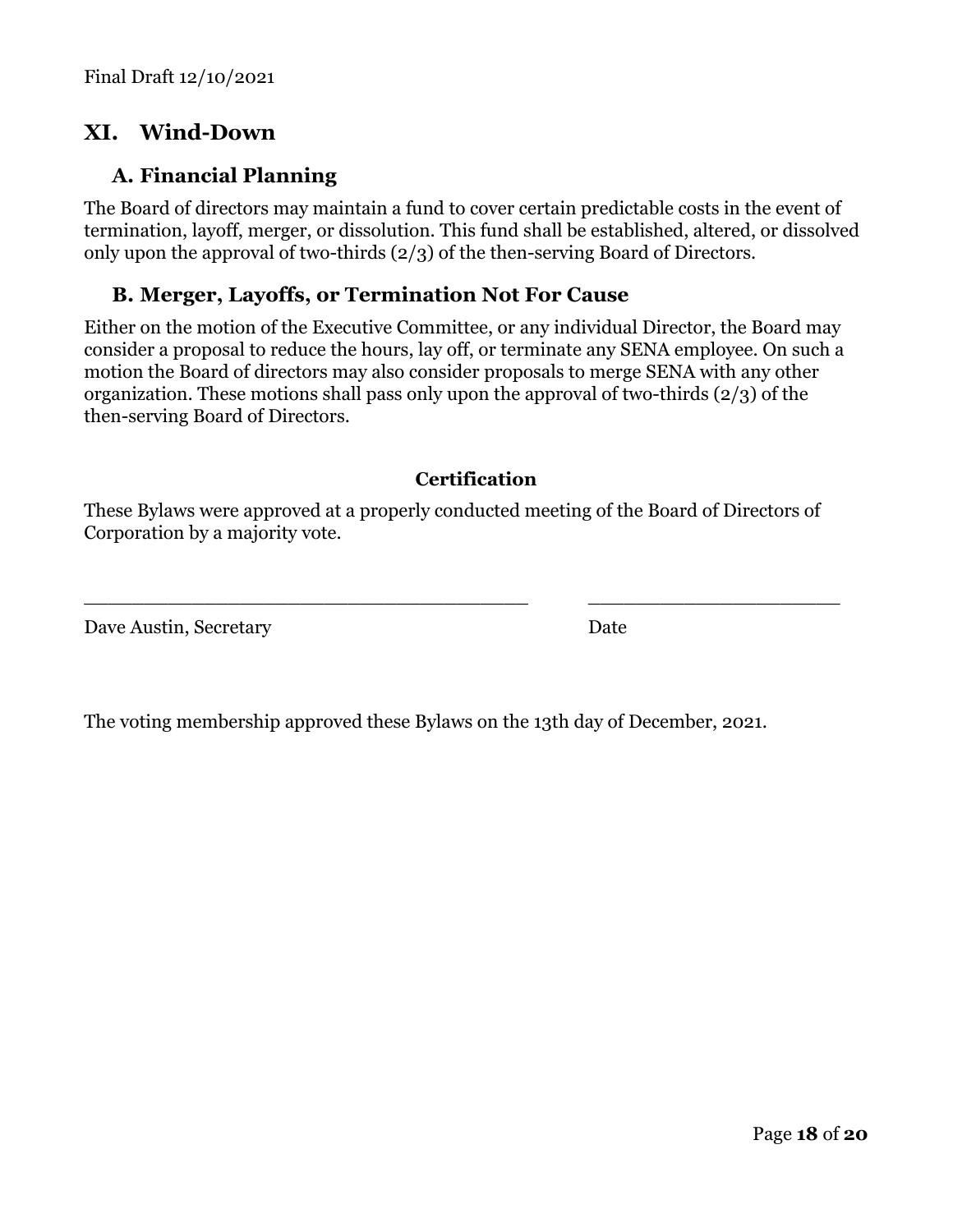DIRECTIONS: The Index is a special feature in Word it reads the headings and creates the index.

#### **NOTE: IF YOU PUT THIS DOCUMENT IN GOOGLE DOCS YOU WILL DESTROY THE FORMATTING OF ALL HEADINGS AND THE INDEX**

Made changes to your headings? No problem, just update this table so your index is correct. Take the following steps: 1. Hover your mouse anywhere over the index 2. Right click 3. Choose "Update Field" (if given another option, choose "Entire Table" not "page numbers only") Voila! You have a correct and very useful Index! **INDEX I. P[URPOSE](#page-0-0) 1 II. [MISSION STATEMENT SECTION] 1 III. B[OUNDARIES](#page-0-1) 1 IV. M[EMBERSHIP](#page-1-0) 1 A. Eligibility for [Membership](#page-1-1) 1 B. [Member](#page-1-2) Dues / Fees 2 C. Rights of [Members](#page-1-3) 2 D. Members Not [Financially](#page-1-4) Obligated 2**

- **E. [Membership](#page-2-0) Duration 2**
- **F. Membership [Non-transferable](#page-2-1) 2**
- **G. [Membership](#page-2-2) Termination 2**
- **H. Member Grievance [Procedure](#page-2-3) 2**
- **I. Meetings of Voting [Members](#page-2-4) 3**
- **V. BOARD OF DIRECTORS (G[OVERNING](#page-4-0) BODY) 4**
- **A. Board [Governing](#page-4-1) Powers 4**
- **B. Board [Compensation](#page-5-0) 5**
- **C. Board Number and [Qualification](#page-5-1) 5**
- **D. Board Service Eligibility 5**
- **E. Board [Terms](#page-5-2) 5**
- **F. Annual Meeting Election Process 6**
- **G. Board Member [Resignation](#page-6-0) 6**
- **H. Board Member [Termination](#page-6-1) or Removal 6**
- **I. Board [Vacancies](#page-7-0) 6**
- **J. Regular Board [Meetings](#page-7-1) 7**
- **K. Special or [Emergency](#page-7-2) Board Meetings 7**
- **L. Board [Meeting](#page-7-3) Notices 7**
- **M. Board Meeting [Quorum](#page-7-4) 7**
- **N. Board Action / [Voting](#page-7-5) 7**
- **O. Open [Meetings](#page-7-6) 7**
- **P. Meeting [Procedures](#page-8-0) 7**
- **Q. Meeting [Decorum](#page-8-1) 8**